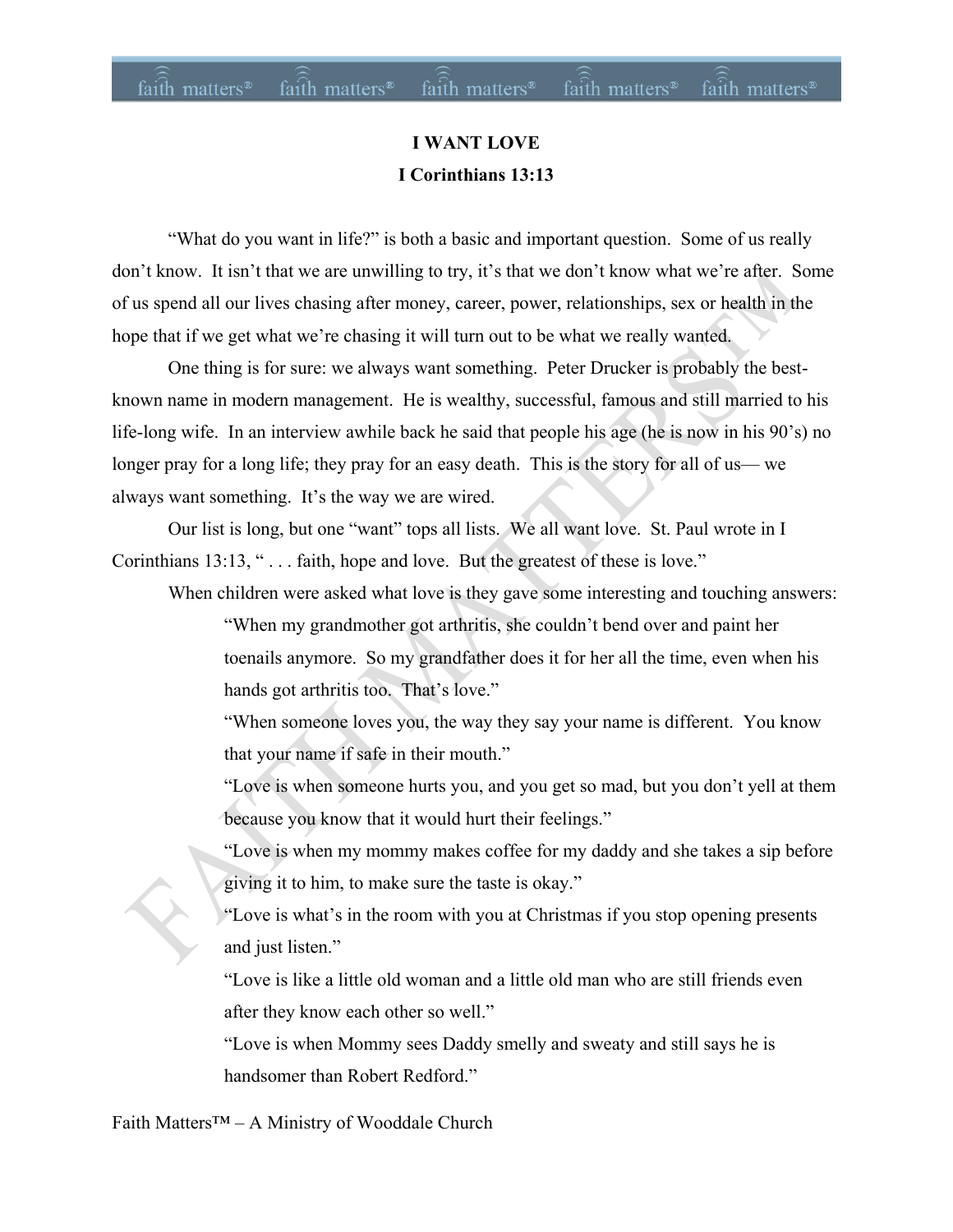"Love is when your puppy licks your face even after you left him alone all day." And last of all, "you really shouldn't say 'I love you' unless you mean it. But if you mean it, you should say it a lot. People forget."

Descriptions of love are endless. Definitions are more difficult. That's because we all experience love differently. Love includes feeling special, belonging, being safe, respected, appreciated, valued, treated right and much more.

The reason we all have a deep need for love is because we were all created that way by God. The Bible says, "God is love" (I John 4:8). Love is essential to who God is and what God does. God loves and God wants us to love him.

God created humans in his likeness and that included both the capacity for love and the desire for love. As fish were made for water and birds were made for the air, so we were created for love.

Whenever we lack love we somehow instinctively, intuitively, know that something is missing in our lives. We may not be able to pinpoint it or define it, but we know that we're incomplete. We know that something is missing even if we can't quite name what it is.

The Bible begins by telling about a loving God creating a loving couple and putting them in a safe and perfect place called the Garden of Eden. It was a place without worries, threats, diseases or death. It was a place where Adam and Eve could be themselves and totally enjoy the love and goodness of God.

But, if you know the story, you realize that Eden was lost to sin and to tragic choices. And ever since then we humans have had this deep yearning to go back—to be safe, to be whole, to be ourselves, to be secure in the love of God and one another. Some of us search for this basic need in all the wrong places and in all the wrong ways. We make life worse rather than better. And it's all because we just want to love and be loved.

Deep inside we all want to be safe. We want to be respected. We want to be valued. We want to be touched and appreciated. Love validates us as persons. It is powerful, transforming and affirming to be loved by someone and to give our love to someone in return. Just look at someone who's in love and you can often tell. You can tell in their facial expressions. You can tell in their attitude and a demeanor. It changes all of life. It's no wonder that we want love.

To satisfy our desire for love we need to understand how love works. First, we need to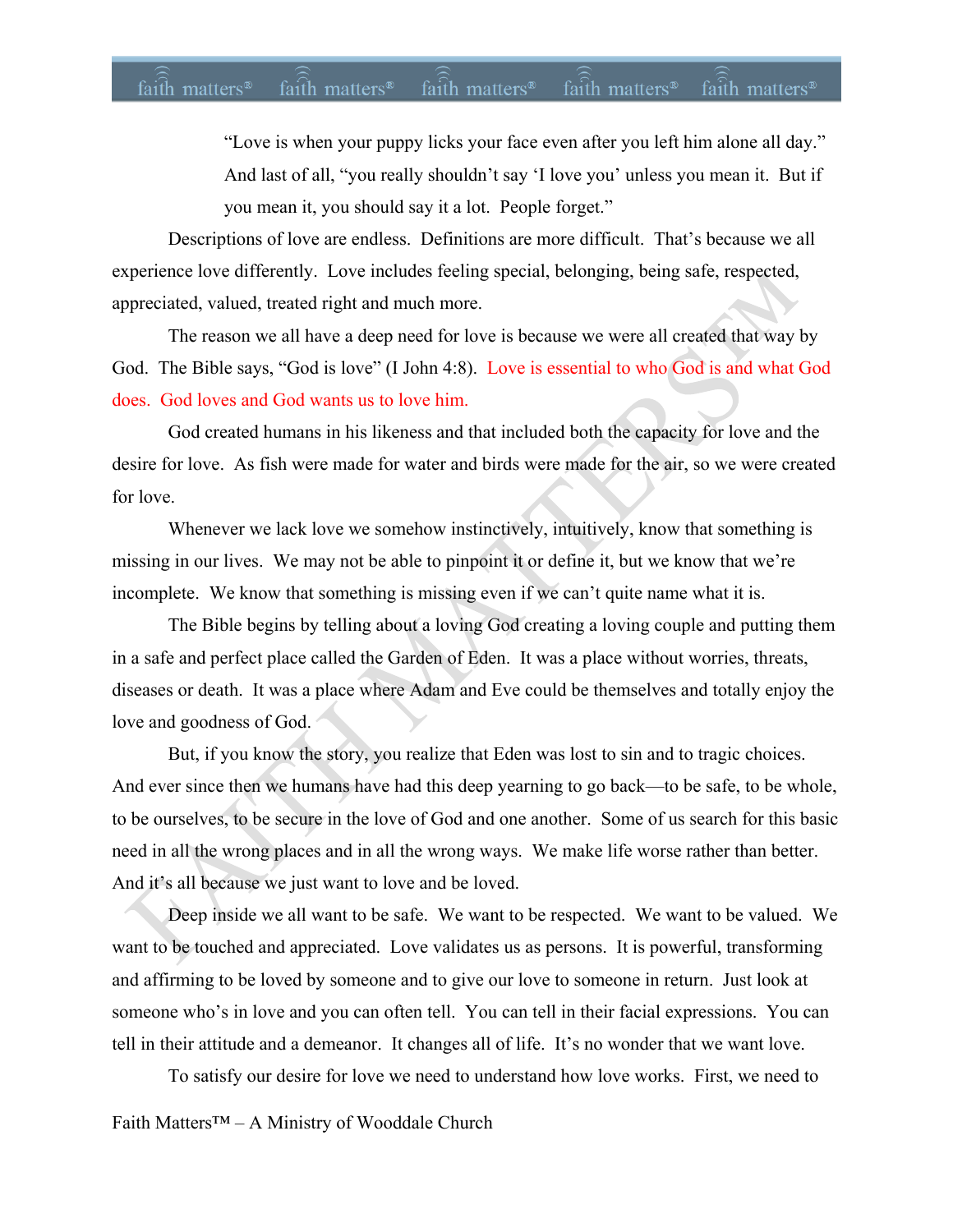# faith matters® faith matters® faith matters® faith matters® faith matters®

understand that love is actions more than words. Although words are valuable and important, behavior is more important. In the New Testament in I John 3:18 St. John writes, "Dear children, let us not love with words or tongue but with actions and in truth."

We all know too many stories of people who glibly say, "I love you," and then turn around and behave badly with lack of love, unkindness and abuse. Whether in your family or among friends, always measure love be actions more than words. I Corinthians 13 provides one of the most eloquent descriptions of love in all human literature although it never mentions saying, "I love you." All the descriptions of love are actions:

> Love is patient, love is kind. It does not envy, it does not boast, it is not proud. It is not rude, it is not self-seeking, it is not easily angered, it keeps no record of wrongs. Love does not delight in evil but rejoices with the truth. It always protects, always trusts, always hopes, always perseveres.

Very early in the morning on Monday, July 29, 2002, nine coal miners were rescued from 240 feet under the earth near Somerset, Pennsylvania. They had been trapped down there for 77 hours. It was the first time in 30 years that there was a successful rescue.

During those three full days underground they were in cramped quarters with cold rising water that sometimes was up to their noses. They shared one sandwich between them. They wrote goodbye notes to their families. They thought they were going to die, so they decided they would tie themselves together so that their bodies would all be found.

At one of the emotional low points in their ordeal, 43-year-old Randy Fogle started to shiver and experience tightness in his chest. The other nine feared he was having a heart attack or suffering from hypothermia. So they decided they would keep him warm with their own body temperature. They took turns hugging him and they hugged each other. According to Blaine Mayhugh, age 31, "When we were cold we would snuggle."

I don't know what your picture is of a Pennsylvania coal miner, but I didn't even think that "snuggle" was part of their vocabulary. As much as I try I cannot picture coal miners deep underground snuggling with one another. And I'll tell you what else I can't imagine. I can't imagine that in the darkness, with the possibility of death so near, that they whispered in each other's ears, "I love you!" But they DID love each other—with actions more than words.

Love is also value more than beauty. In other words, the love we want is a love that does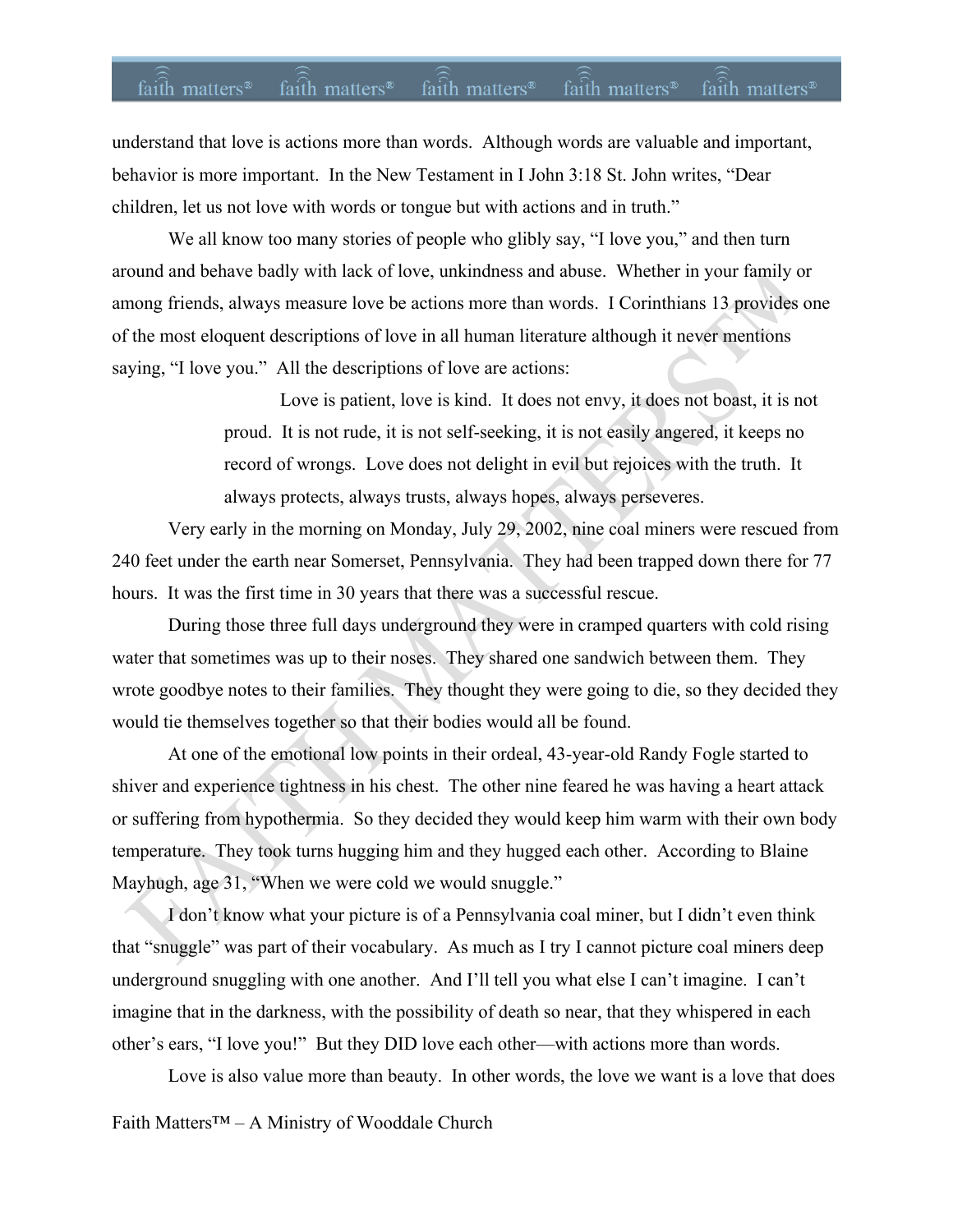# faith matters® faith matters® faith matters® faith matters® faith matters®

not depend on our good looks or the money we have or the position we hold or the power that is ours. We do not want to be loved just because of what the other person can get out of us. We all know that beauty fades, bodies age and it is a dangerous thing to be loved for our money. We just want to be loved for ourselves.

St. Paul wrote in Romans 5:8, "God demonstrates his own love for us in this: While we were still sinners, Christ died for us." The Bible is clear that the greatest evidence of God's love is the action of the Son of God, Jesus Christ, coming and dying for us—and it was while we were still sinners!

When I was a little boy I was given a stuffed elephant named Dumbo. He was white with ears that were red on the inside and button eyes. I don't remember him much from my childhood but he is often by my side in old family pictures. He looked amazingly good in his youth. His fur was smooth and clean, he had both eyes and (as stuffed elephants go) he was good-looking.

My mother saved him and gave him to me after Charleen and I were married—she got Dumbo and me! As the years passed he increasingly showed his age; he was blind in one eye, patches of skin were missing and he was a dirty color. It seemed it was time to throw Dumbo away.

Then our daughter Jill claimed him. Jill is now grown, married and has a daughter of her own. And if you were to visit her New Jersey home you would see Dumbo prominently displayed. I can't imagine her selling him for any price. Dumbo is still loved—not because of his looks but because of his value. And the reason he has value in Jill's home is because of Dumbo's relationship to her father.

That's the way love is—value more than beauty!

Love is also received as much as given. As important as loving others is in our lives, we first need to receive love.

Gloria Chisolm is an author who writes about love, admitting that she was herself a closed person. One day a very good friend said to her, "I'm no longer going to talk to you about God's love until you open your heart. Your heart is closed, and nothing is getting through. I'm wasting my breath and time." That became a turning point in Gloria's life. She realized that she had closed out the love of God and she deliberately decided to open her heart.

There are many of us who keep love out. The truth may be that we have good reason to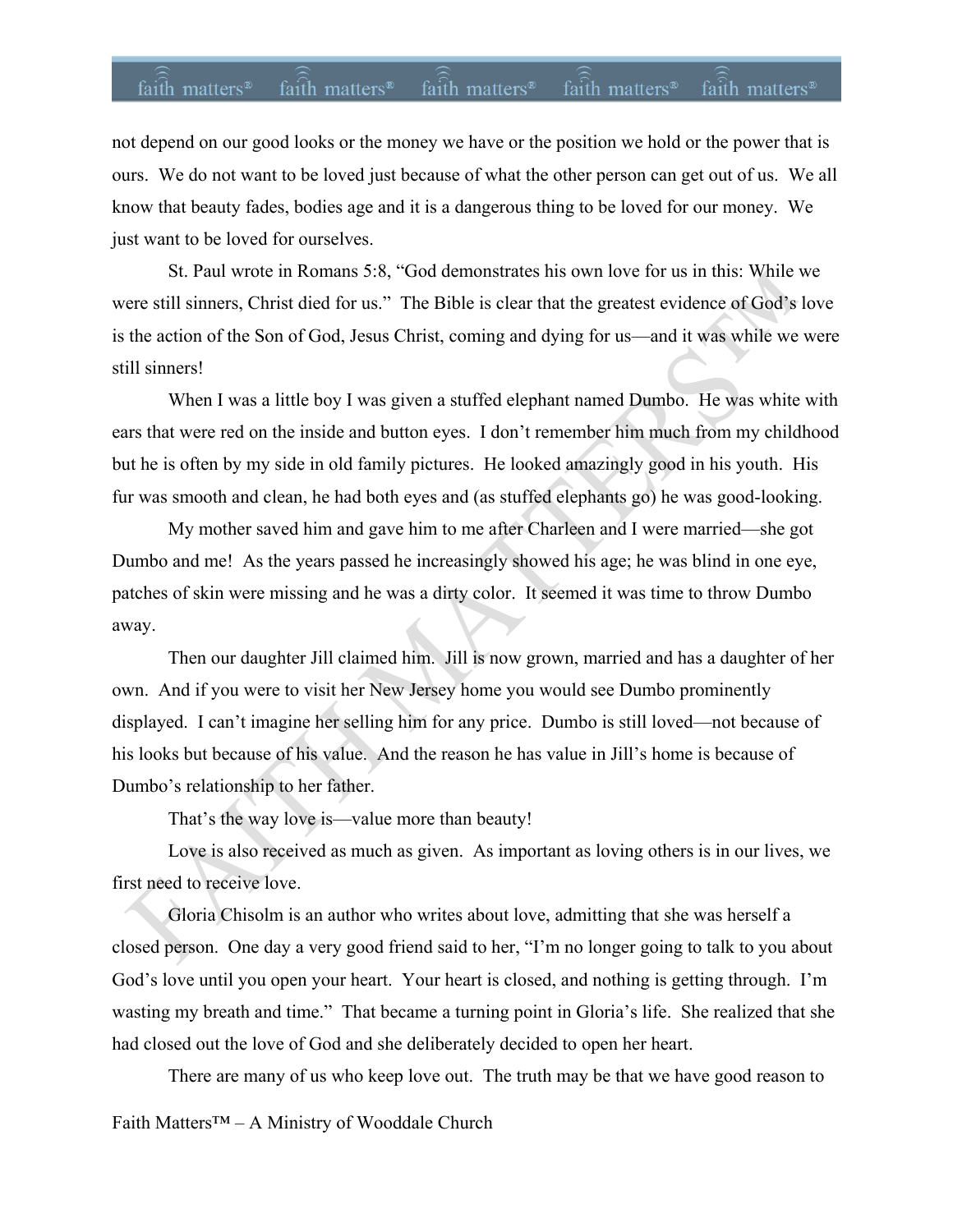### faith matters<sup>®</sup> faith matters<sup>®</sup> faith matters<sup>®</sup> faith matters<sup>®</sup> faith matters<sup>®</sup>

be closed because we've been hurt. We've loved those that have abused us. We've loved those that have abandoned us. Once we've opened up and become vulnerable and then been hurt it's hard to open up again. But that's exactly what we need to do if we are ever to get the love we want and need.

The first century Christians in Corinth had this problem. They wouldn't open up to love. Here's what St. Paul wrote to them in II Corinthians 6:11-13:

> We have spoken freely to you, Corinthians, and opened wide our hearts to you. We are not withholding our affection from you, but you are withholding yours from us. As a fair exchange—I speak as to my children—open wide your hearts also.

That's a word for us today. We must choose to open up, to take the risk, because love is received as much as given.

But love is given as well as received. Love doesn't go just one way. Loving and being loved are so closely connected that sometimes it is hard to distinguish which way it's flowing. I John 4:12 says, "No one has ever seen God; but if we love one another, God lives in us and his love is made complete in us."

When I was a teenager too young to drive I bought an old car at a nearby gas station. The price was good even if it had no brakes and had to be towed home. One day I was working on the engine and could not get it to start. The battery was charged; there was plenty of gas. Nothing I tried worked.

Then my father walked out of the house and offered to help. I knew he knew nothing because he was in his 40s and really old. He looked under the hood and told me that the ground wire wasn't connected to the coil. I had no idea what he was talking about and assumed he didn't know what he was talking about either. But after he left I connected the loose ground wire and the car immediately started. He was smarter than I thought!

Electrical systems need to be grounded to work. Electricity is invisible. Electricity is powerful. The circuit has to be complete. It's the same way with love. God loves us and we love others. When we are grounded the system works! That's what it means in I John 4:12 when it says, "No one has ever seen God; but if we love one another, God lives in us and his love is made complete in us." His love is grounded in us.